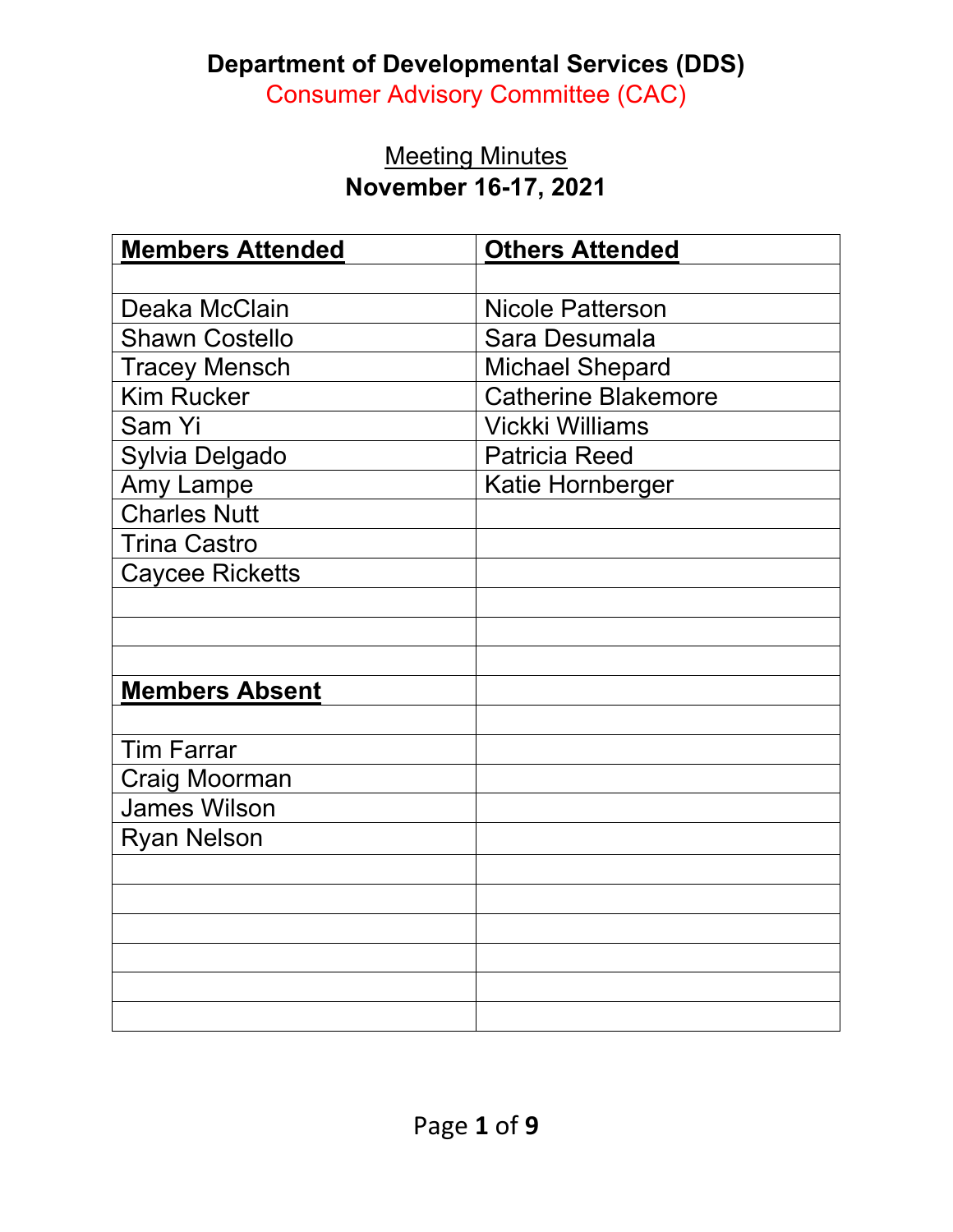### **NOVEMBER 16, 2022**

## 1. **CALL TO ORDER**

Vice Chairperson, Deaka McClain called the meeting to order at 10:07 am

- A. Everyone introduced themselves
- B. Video Conference Zoom Ground Rules were read.
- C.The agenda was reviewed, and no changes were made. **It was moved** (Kim Rucker), **seconded** (Tracey Mensch), **and carried to approve the agenda.**
- D.The minutes for June 09, 2021 CAC meeting were reviewed. **It was moved** (Tracey Mensch) **seconded**, (Charles Nutt), and **carried to approve the minutes.**

## 2. **ABUSE/DOMESTIC VIOLENCE (DV)- STORIES**

Deaka McClain gave overview about the CAC's Health and Safety project. The first subject the CAC decided on was the topic of abuse. Deaka introduced Vickki Williams to share about their nonprofit Divine Ministries and share her story about being a victim of domestic violence.

- Deaka and Vickki met while to school. Deaka was is going to school for media and Vicki was going to school for drugs and alcohol counseling. The way they start working together was through a school project that Vicki needed to do, and they decided to do it on domestic violence and having Vicki share her story through a documentary.
- Divine Ministries purpose is to go into the communities and empower, bring awareness and education about social issues. It seemed that they just kept coming back to domestic violence and that became their main focus,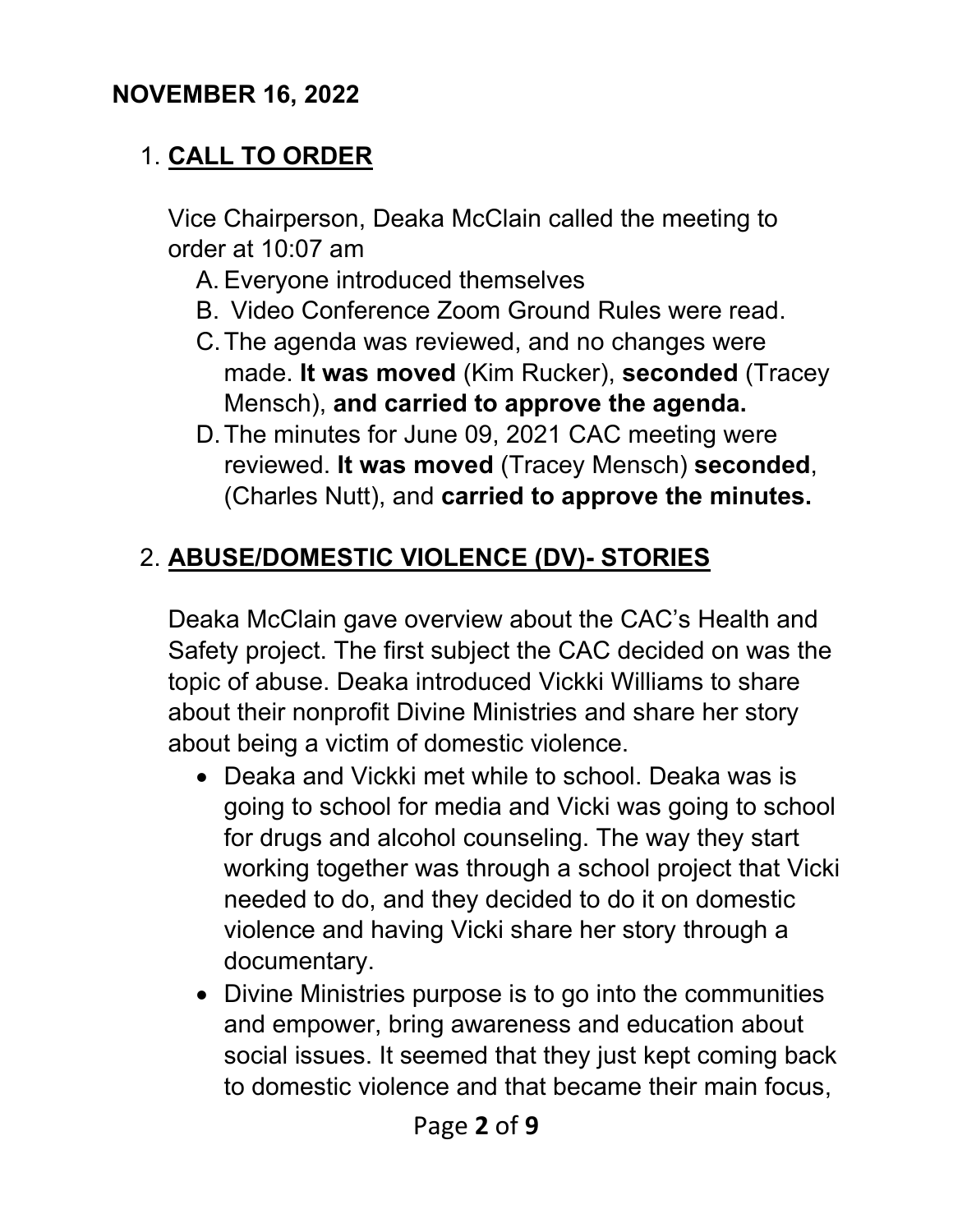because it is one topic that touched every community, it didn't discriminate.

- $\triangleright$  The calendar project is to raise money to help individuals transition from a domestic violence situation. An example could be the person that's in the abusive situation may not have the money to leave. They may not have anywhere to go; they might need a place to stay. We provide financial support for them to stay in a room or hotel until they get into a shelter.
- $\triangleright$  They do presentations in the community, places like, women and children shelter, drug and alcohol program, etc.
- Young Adult Mentor Program
- They do podcast every Sunday at 7pm on Facebook
- Vickki start her story by giving some back on her life as a teenager, she was raised in a two home family to two children, two parent home family, but for some reason she was interested in hanging out with crowds that may not have been good for her at the time, experimenting with different things and people.
- She was at work one day when she met this guy while working the cash register. They begin dating and later she found out he a lot older than she thought, but he was fun and before she knew it, she fell in love.
- Vicki recalls one day then they were visiting a friend. She did something wrong in his way of thinking, this was the first he showed her his temper. The first time the abuse got physical was when she was six months pregnant with their first child together and he slapped her. She would have never thought in her wildest dreams that she would be dealing with physical abuse pregnant. He became more and more aggressive, dominating, and abusive as time went on.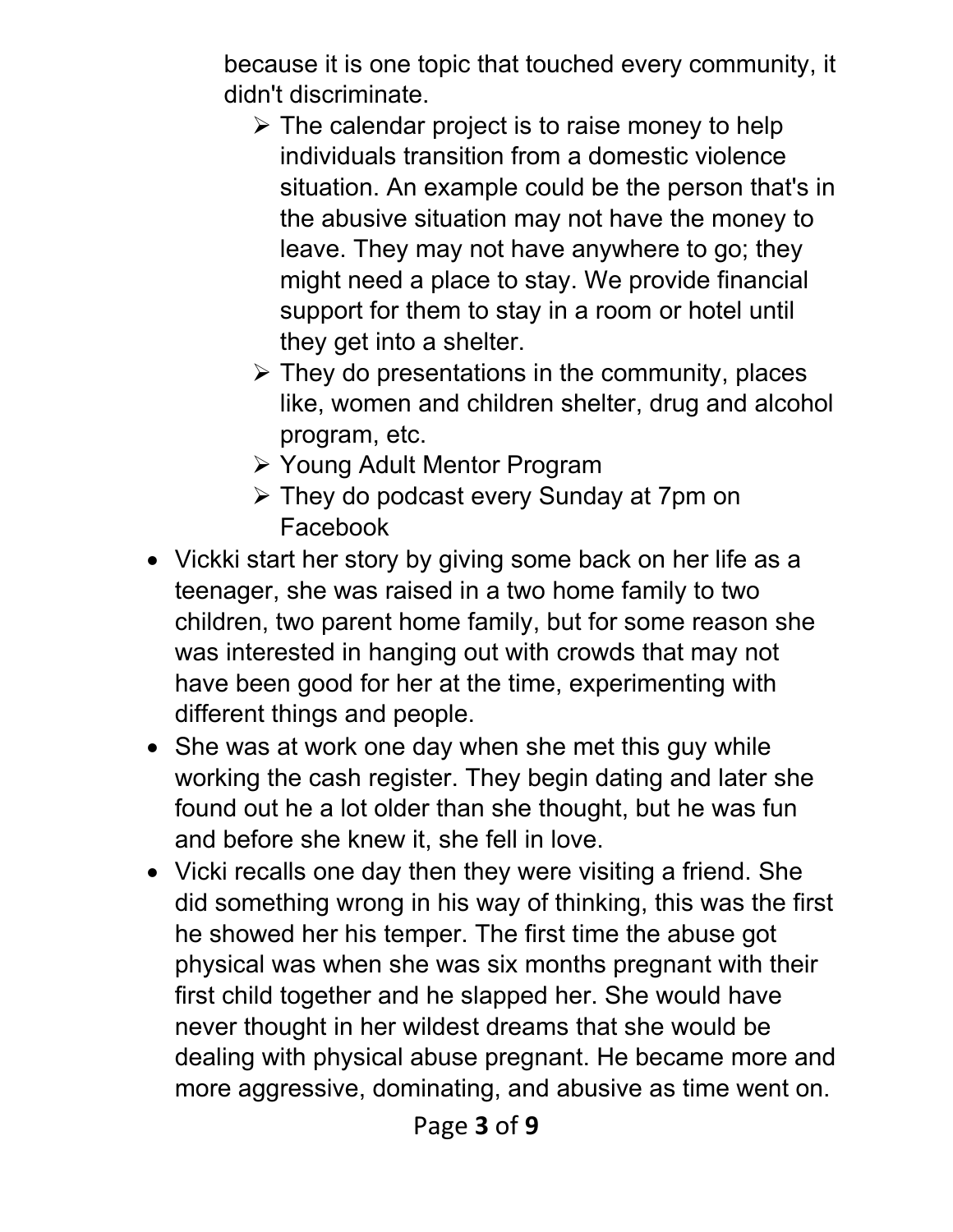• She tried to leave him so many times, he would always fight her. When she told him the truth about why she was leaving him, he was able to accept it. Because the truth was important to him in his relationships. By doing that, she received her freedom from that situation. She knows that that doesn't work for every relationship.

When dealing with these types of situations you must educate yourself about what is available to you. It is important for you to know the person you are in a relationship. Get help from someone you trust to help you get out of the situation in the safest way possible.

## 3. **FAIR HEARING PROCESS**

Katie Hornberger, Catherine Blakemore, and Stephanie Johnson came from DDS to talk to the CAC about updates they are making to the fair hearing process. They are looking for ways to improve process to make it easier for people.

- Stephanie gave an overview of the current Fair Hearing process.
	- $\triangleright$  the hearing process happens when a consumer or their family member or legal representative and the regional center disagree. Disagreements can happen when a regional center denies or changes services. The consumer or family member does not agree.
		- $\checkmark$  the very first thing that could happen is some regional centers may send a notice of action. This notify you of any changes that are being made, and why, and you can do about if you don't agree.
		- $\checkmark$  then the consumer and/or family can decide if you want to request a fair hearing. The Fair Hearing gives you an opportunity to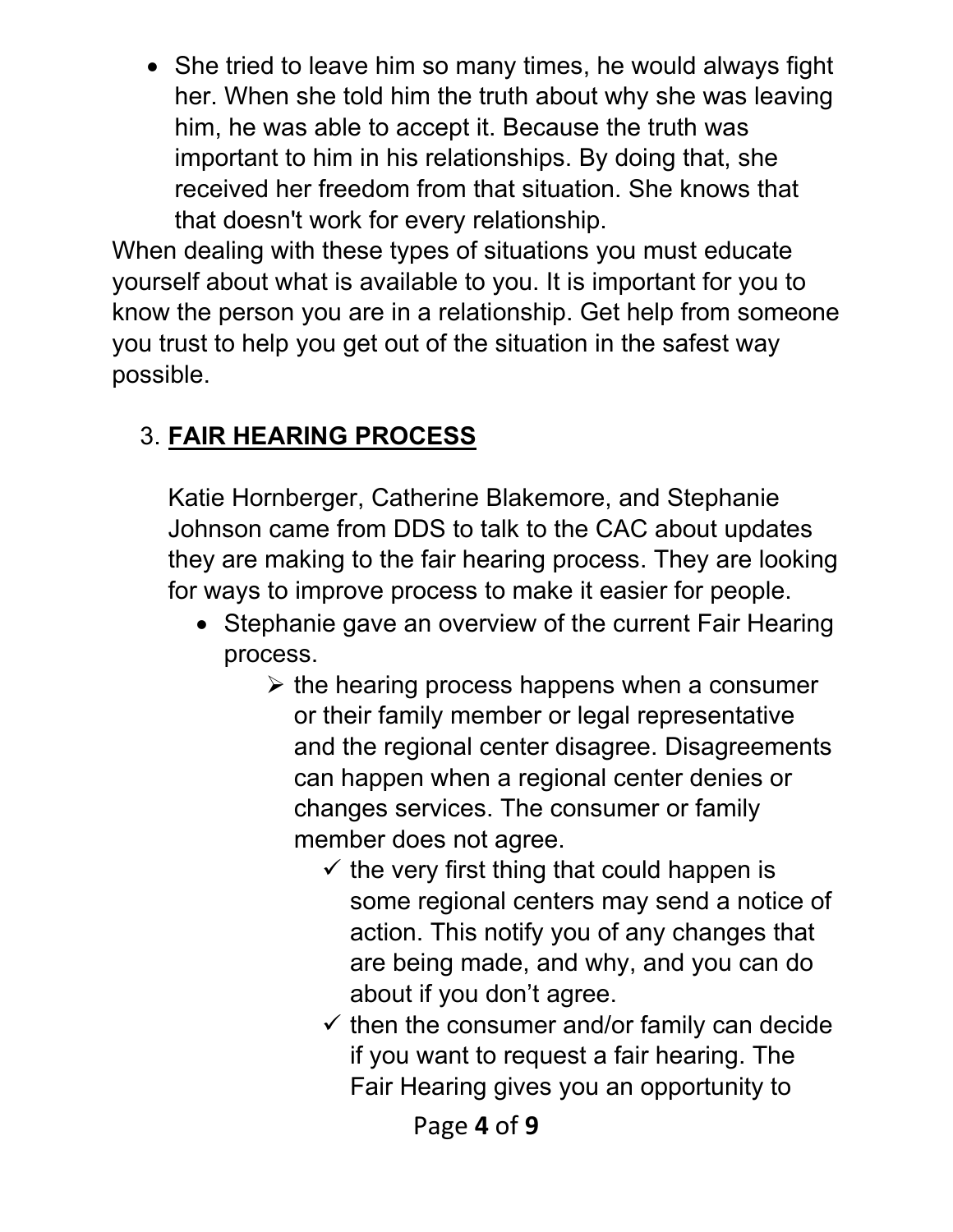discuss the disagreement further with the regional center.

- $\circ$  There are a few steps that can happen while waiting for the Fair hearing date.
- o could have an informal meeting so people can go back and meet with your Regional Center and talk about the decision that was made. This is time for both parties try to understand each other point of view. This also can be the time where the issues can be resolve.
- $\circ$  Another one is mediation where somebody who doesn't know you, or your regional center would come and help you and your regional center come to an agreement.
- $\checkmark$  All these things can happen before the fair hearing date, but if you still disagree, then you will move forward with the fair hearing where you go in front of a judge.
- $\checkmark$  During this time your services will be continued until a decision is made.
- Katie asked the CAC a few questions that she wanted them to think about for tomorrow's discussion.
	- $\triangleright$  How have you ever learned about your fair hearing rights?
	- How could more self-advocates learn about fair hearing rights?
	- $\triangleright$  Have you ever received a Notice of Action (NOA)?
	- **≻** Did you understand your NOA?
	- $\triangleright$  Did anyone help explain your NOA?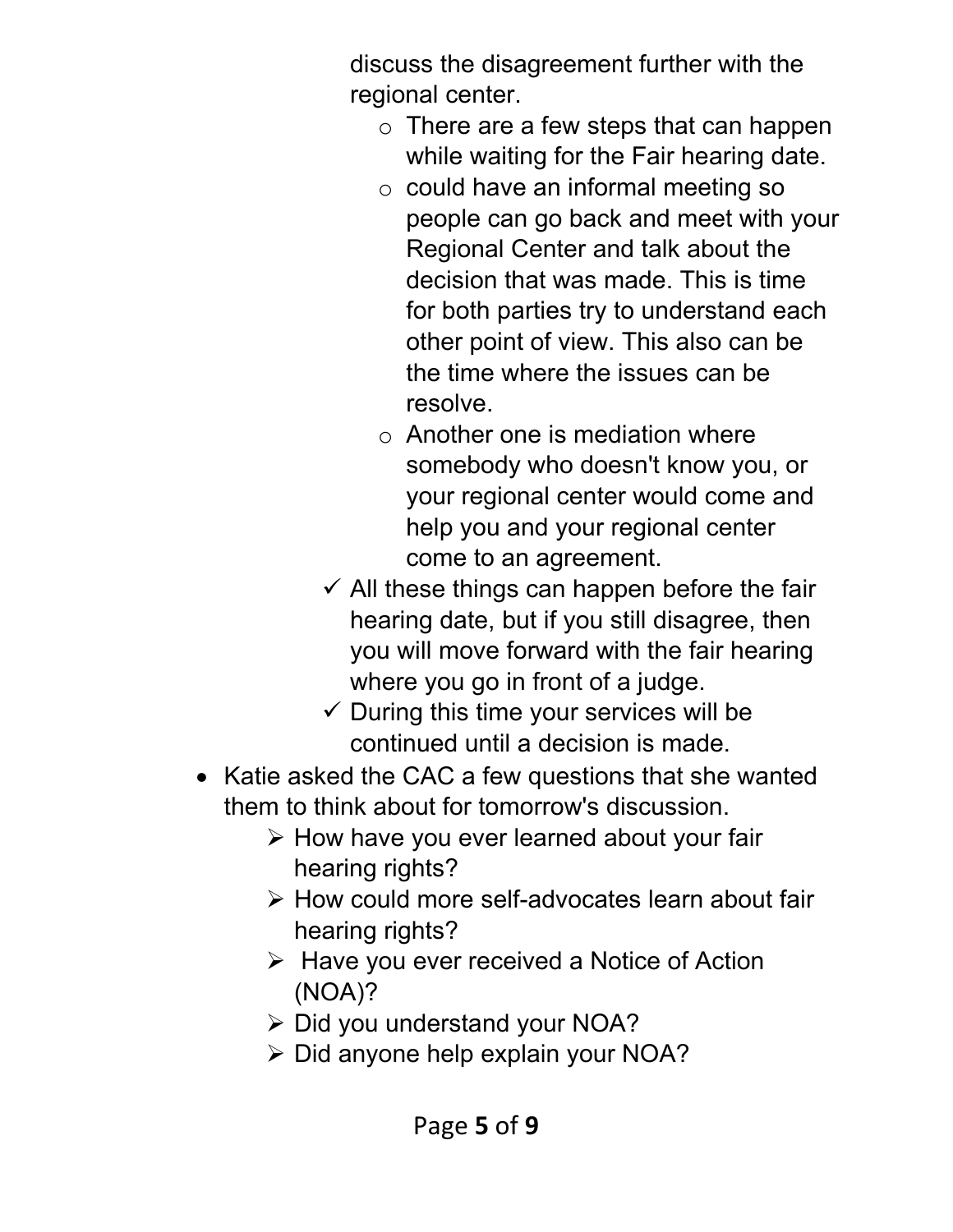- $\triangleright$  How can we help make the NOA more understandable?
- $\triangleright$  What are some ideas about the best way to resolve disagreements with your regional center?
- Do self-advocates feel respected and listened to during the fair hearing process?

## **NOVEMBER 17, 2021**

## 1. **ABUSE/DOMESTIC VIOLENCE (DV)- STORIES CONTENUE**

Deaka started by shares her story of how her anger led to her becoming the abuser.

- Anger is an emotion that is depicted by resentment, bitterness, and/or hatred toward someone or something that we may feel has harmed us or done us wrong.
- Deaka shares how she was more comfortable with her feelings of anger then her feelings of vulnerability.
- She has a selective group of individuals to be her support system. She had to learn her triggers and coping skills, listening to music, and read and talk to support system where they allow me the opportunity to vent.
	- $\triangleright$  Educate yourself on physical, emotional, financial abuse
	- $\triangleright$  Know your triggers and finds ways to manage your anger
	- $\triangleright$  Investigate and learn your own coping skills that works for you
	- $\triangleright$  Attend support groups
	- $\triangleright$  Select your own personal support network of friends or family that you trust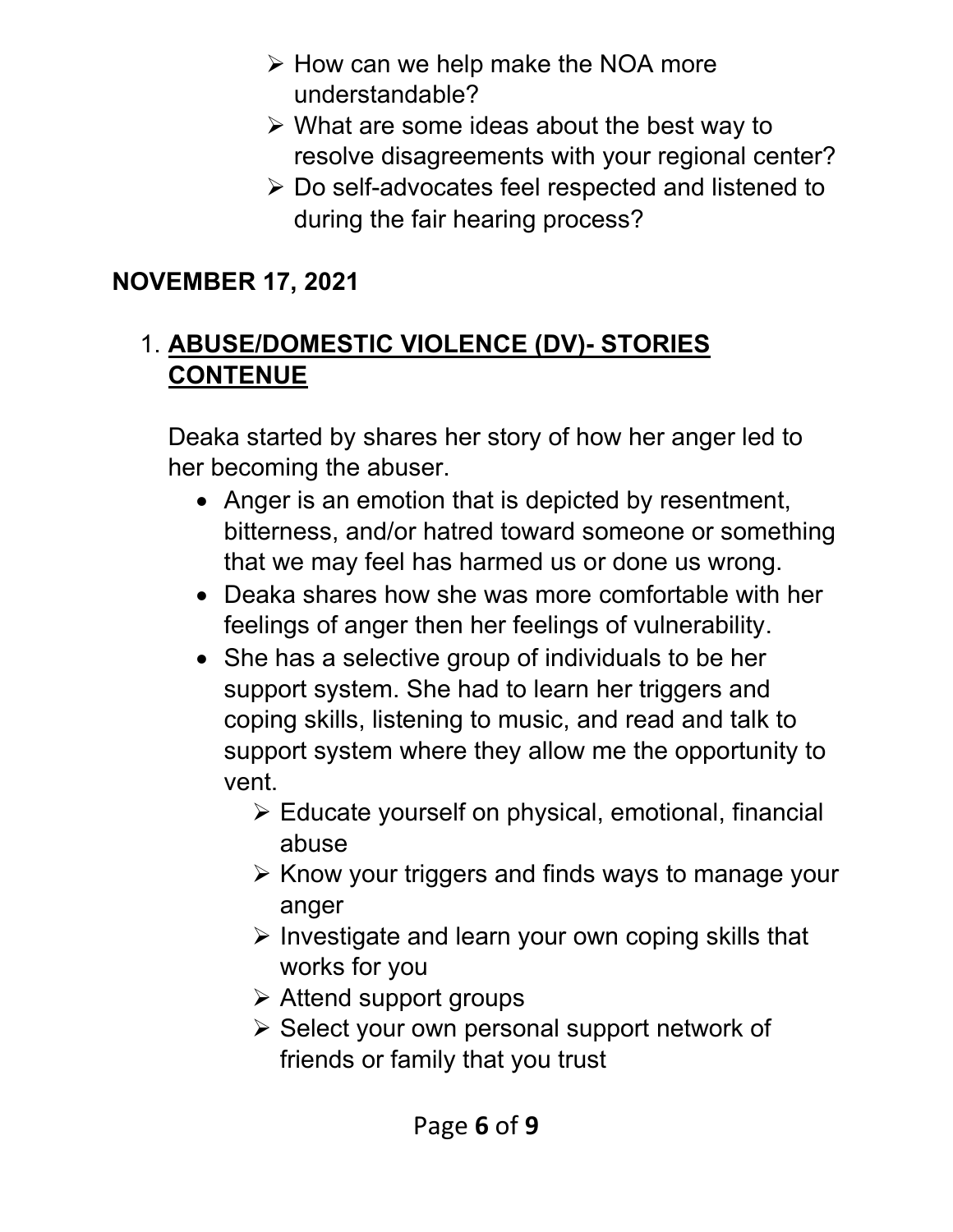- $\triangleright$  Studies have shown in the past women were more likely to be the ones abused in relationships, but a study in 2014 showed a 30- 40% increase in domestic abuse directed toward men. Women also have a higher rate of abusing men by engaging in continuous psychological abuse such as shame, belittling, and intimidation.
- [2016 study](https://www.ncbi.nlm.nih.gov/pmc/articles/PMC4985079/) conducted by the University of Michigan, it is estimated that as many as 40 percent of women with disabilities experience sexual assault or physical violence in their lifetimes and that more than 90 percent of all people with developmental disabilities will experience sexual assault.

Deaka also shares how caregivers can be the abuser and how sometimes it takes someone on the outside looking in to show you. This person helped her understand she did not have to continue to feel trapped and her caregivers made her feel at the time they were the only ones who could assist her once she realized this wasn't true she began to slowly find other ways of support and prepared to leave so the healing could began.

- Caregivers may withhold medical care, inappropriately restrict movement, steal, and use Social Security payments or deprive victims of necessary physical accommodations People with disabilities are especially vulnerable to becoming victims of crime and abuse because they are often dependent on others.
	- $\checkmark$  People with disabilities make up [nearly one](https://www.vera.org/publications/how-safe-are-americans-with-disabilities)[fifth of the U.S. population,](https://www.vera.org/publications/how-safe-are-americans-with-disabilities) and they are [four](https://disabilityjustice.org/justice-denied/abuse-and-exploitation/)  [to 10 times more likely to be abused](https://disabilityjustice.org/justice-denied/abuse-and-exploitation/) and at least [twice as likely to be victims of violent](https://ovc.ojp.gov/sites/g/files/xyckuh226/files/ncvrw2018/info_flyers/fact_sheets/2018NCVRW_VictimsWithDisabilities_508_QC.pdf)  [victimization](https://ovc.ojp.gov/sites/g/files/xyckuh226/files/ncvrw2018/info_flyers/fact_sheets/2018NCVRW_VictimsWithDisabilities_508_QC.pdf) as people without disabilities.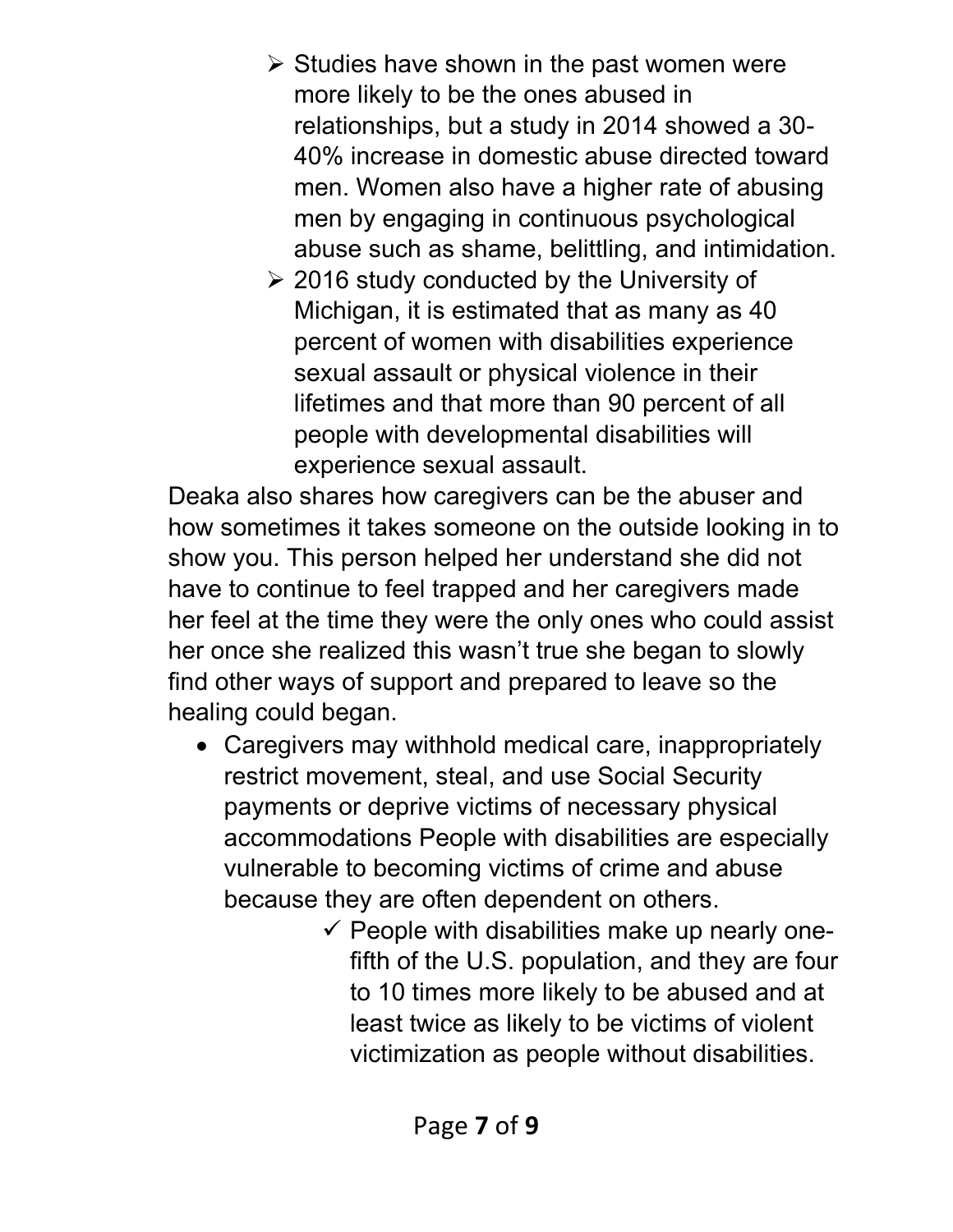$\checkmark$  Anger is a secondary emotion and generally covers other more vulnerable feelings such as fear, humiliation, sadness, and hurt. The primary feeling is what is felt immediately before the anger. People quickly resort to anger to cover up acknowledging this vulnerable feeling – which may be why anger problems tend to be more common in males.

Deaka mention the importance of being safe online using your cell phones and computers always keep in mind what they're sharing with others through texts and social because predators are always watching.

# 2. **FAIR HEARING PROCESS CONTENUED**

Katie and Stephanie continued the talk from yesterday to the CAC about their thoughts on the Notice of action form and how it can be easier to use.

- The print needs to be larger
- graphics for nonreaders
- Trainings on the fair hearing process and how to use the form.
- People are only notified about the fair hearing process through their annual IPP it needs to have other opportunities to learn about the process.
- Requiring all regional centers to provide mediation. Also requiring the decision makers to be present to discuss their decision and to hear why the person can explain to them directly.
- Giving people someone to call to help them understand the form, would be helpful